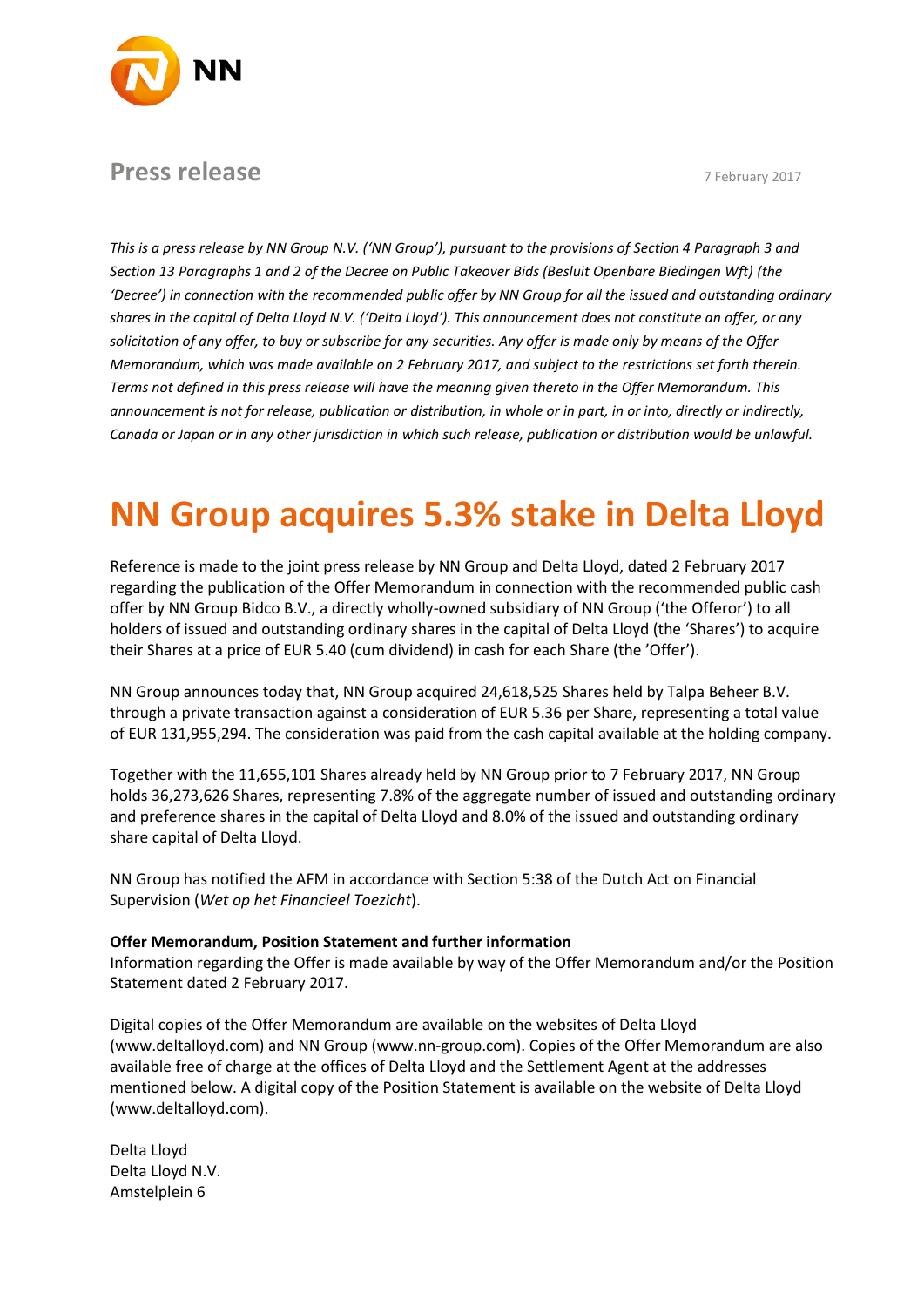

1096 BC Amsterdam The Netherlands

Settlement Agent (ABN AMRO) Gustav Mahlerlaan 10 P.O. Box 283 1000 EA Amsterdam The Netherlands

### **Other**

To the extent permissible under applicable law or regulation, NN Group and its affiliates or brokers (acting as agents for NN Group or its affiliates, as applicable) may from time to time after the date hereof, and other than pursuant to the intended offer, directly or indirectly purchase, or arrange to purchase, ordinary shares in the capital of Delta Lloyd, that are the subject of the Offer. To the extent information about such purchases or arrangements to purchase is made public in the Netherlands, such information will be disclosed by means of a press release to inform shareholders of such information, which will be made available on the website of NN Group. In addition, financial advisors to NN Group may also engage in ordinary course trading activities in securities of Delta Lloyd, which may include purchases or arrangements to purchase such securities.

**Media Relations NN Group** Media Relations +31 70 513 8125 mediarelations@nn-group.com **Investor Relations NN Group** Investor Relations +31 88 663 5464 investor.relations@nn-group.com

### **NN GROUP profile**

NN Group is an international insurance and asset management company, active in more than 18 countries, with a strong presence in a number of European countries and Japan. With around 11,500 employees the group offers retirement services, insurance, investments and banking to more than 15 million customers. NN Group includes Nationale-Nederlanden, NN and NN Investment Partners. NN Group is listed on Euronext Amsterdam (NN).

### **Notice to US holders of Shares**

The Offer is made pursuant to the Offer Memorandum for the issued and outstanding ordinary shares of Delta Lloyd N.V., a public limited liability company incorporated under Dutch Law, and is subject to Dutch disclosure and procedural requirements, which are different from those of the United States. The Offer will be made in the United States in compliance with Section 14(e) of the U.S. Securities Exchange Act of 1934, as amended (the 'U.S. Exchange Act') and Regulation 14E promulgated thereunder, and the exemptions therefrom provided by Rule 14d-1(d), and otherwise in accordance with the requirements of Dutch and Belgium law. Accordingly, the Offer will be subject to certain disclosure and other procedural requirements, including with respect to withdrawal rights, the Offer timetable and settlement procedures and timing of payments that are different from those applicable under U.S. domestic tender offer procedures and laws.

The receipt of cash pursuant to the Offer by a U.S. holder of Shares will generally be a taxable transaction for U.S. federal income tax purposes and may be a taxable transaction under applicable state and local, as well as foreign and other tax laws. Each holder of Shares is urged to consult his independent professional advisor immediately regarding the tax consequences of acceptance of the Offer.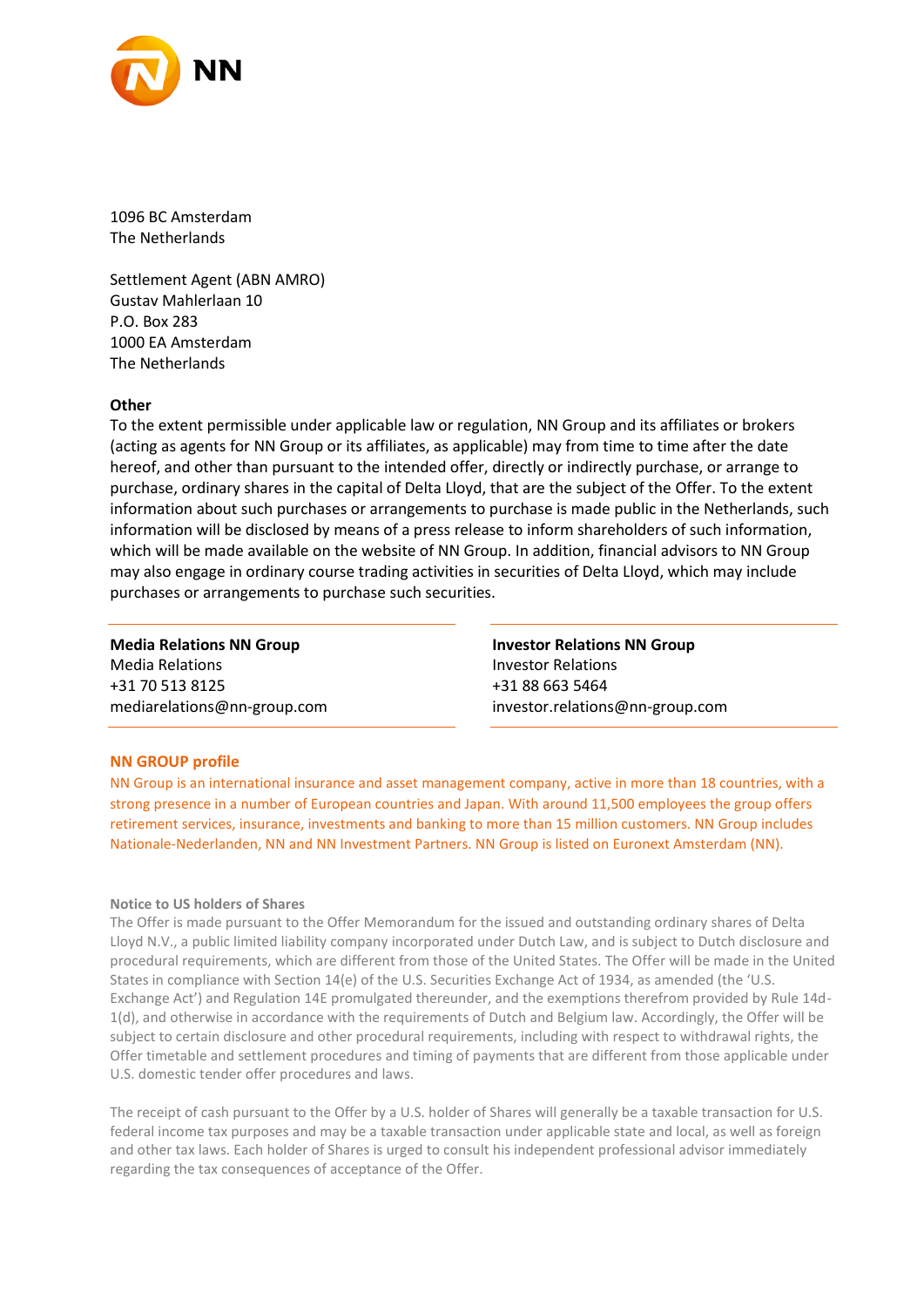

It may be difficult for U.S. holders of Shares to enforce their rights and claims arising out of the U.S. federal securities laws, since the Offeror and Delta Lloyd are located in a country other than the United States, and some or all of their officers and directors may be residents of a country other than the United States. U.S. holders of Shares may not be able to sue a non-U.S. company or its officers or directors in a non-U.S. court for violations of the U.S. securities laws. Further, it may be difficult to compel a non-U.S. company and its affiliates to subject themselves to a U.S. court's judgment.

To the extent permissible under applicable law or regulation, including Rule 14e-5 of the U.S. Exchange Act, in accordance with normal Dutch practice, the Offeror and its Affiliates or brokers (acting as agents for the Offeror or its Affiliates, as applicable) may before or during the period in which the Offer remains open for acceptance, directly or indirectly, purchase, or arrange to purchase, Shares outside of the United States, from time to time, other than pursuant to the Offer. These purchases may occur either in the open market at prevailing prices or in private transactions at negotiated prices. In addition, the financial advisors to the Offeror may engage in ordinary course trading activities in securities of Delta Lloyd, which may include purchases or arrangements to purchase such securities. To the extent required in The Netherlands, any information about such purchases will be announced by press release in accordance with Article 13 of the Decree and posted on the website of NN Group at [www.nn-group.com.](http://www.nn-group.com/)

#### **Restrictions**

The distribution of this press release may, in some countries, be restricted by law or regulation. Accordingly, persons who come into possession of this document should inform themselves of and observe these restrictions. To the fullest extent permitted by applicable law, NN Group and Delta Lloyd disclaim any responsibility or liability for the violation of any such restrictions by any person. Any failure to comply with these restrictions may constitute a violation of the securities laws of that jurisdiction. Neither NN Group, nor Delta Lloyd nor any of its advisors assumes any responsibility for any violation by any person of any of these restrictions. Any shareholder who is in any doubt as to its position should consult an appropriate professional advisor without delay. This announcement is not to be published or distributed in or to Canada or Japan or in any other jurisdiction in which such release, publication or distribution would be unlawful.

The information in the press release is not intended to be complete, for further information reference is made to the Offer Memorandum. This announcement is for information purposes only and does not constitute an offer or an invitation to acquire or dispose of any securities or investment advice or an inducement to enter into investment activity. In addition, the Offer made pursuant to the Offer Memorandum is not being made in any jurisdiction in which the making or acceptance thereof would not be in compliance with the securities or other laws or regulations of such jurisdiction or would require any registration, approval or filing with any regulatory authority not expressly contemplated by the terms of the Offer Memorandum.

#### **Forward-looking statements**

Certain statements in this press release may be considered "forward-looking statements", such as statements relating to the impact of the Offer on the Offeror, NN Group and Delta Lloyd and the expected timing and completion of the Offer. Forward-looking statements include those preceded by, followed by or that include the words may, anticipated, expected or similar expressions. These forward-looking statements speak only as of the date of this press release. Each of the Offeror, NN Group and Delta Lloyd, and any of their respective Affiliates, each with respect to the statements it has provided, believes the expectations reflected in such forward-looking statements are based on reasonable assumptions. Nevertheless, no assurance can be given that such statements will be fulfilled or prove to be correct, and no representations are made as to the future accuracy and completeness of such statements. The forward-looking statements are subject to risks, uncertainties and other factors, many of which are beyond the Offeror's, NN Group's and Delta Lloyd's control, that could cause actual results to differ materially from historical experience or those results expressed or implied in these forwardlooking statements. Potential risks and uncertainties include, but are not limited to, (i) the risk that required regulatory approvals may delay the Offer or result in the imposition of conditions that could have a material adverse effect on the Combined Group or cause the Offeror, NN Group and Delta Lloyd to abandon the Offer, (ii) the risk that the Offer Conditions may not be satisfied, (iii) risks relating to NN Group's ability to successfully